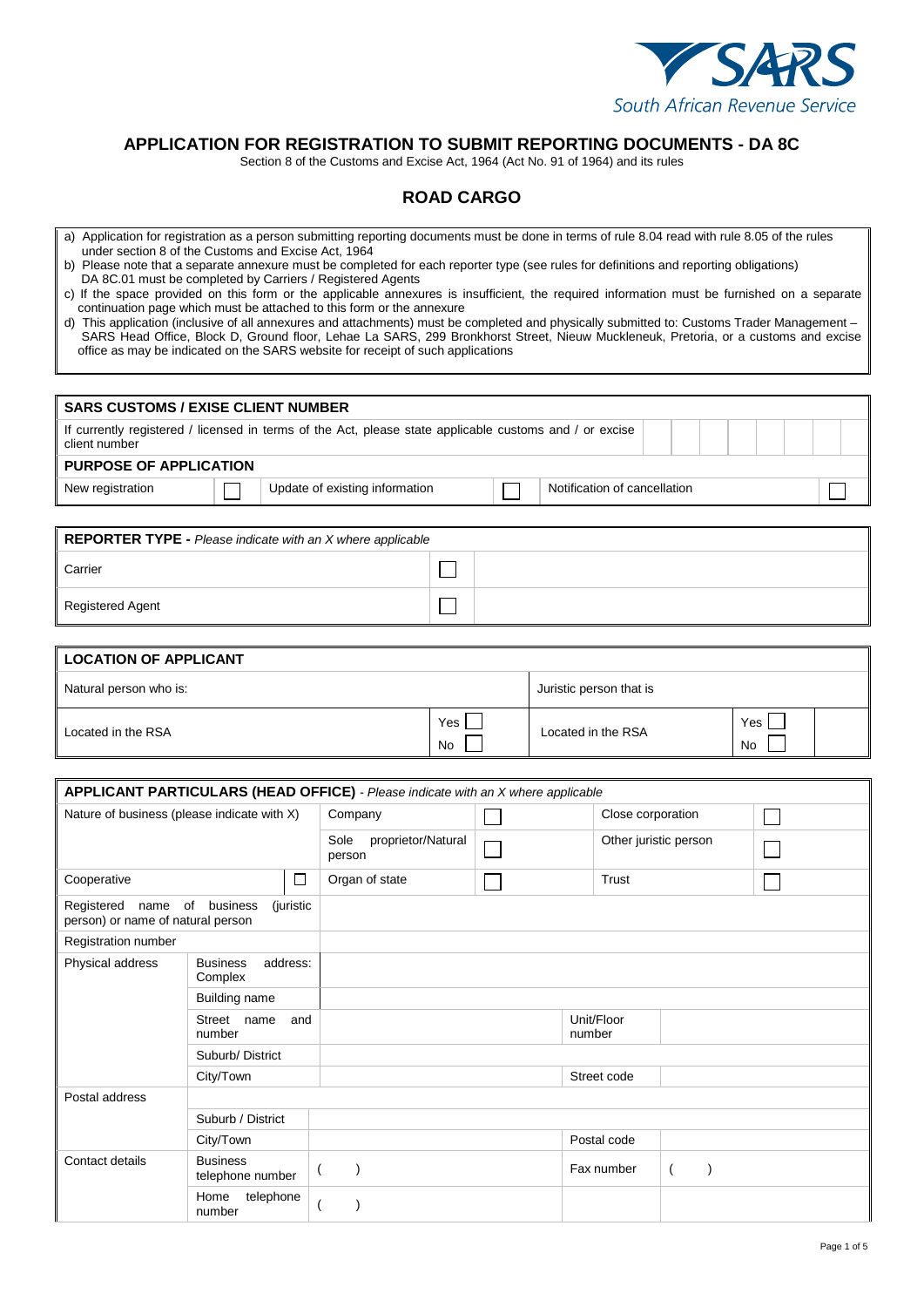|                                           | e-mail<br><b>Business</b><br>address |                |  |  |
|-------------------------------------------|--------------------------------------|----------------|--|--|
| Web address                               |                                      |                |  |  |
|                                           |                                      |                |  |  |
| <b>CONTACT PERSON AT MANAGEMENT LEVEL</b> |                                      |                |  |  |
| Name                                      |                                      | Surname        |  |  |
| ID type                                   |                                      |                |  |  |
| Citizenship                               |                                      |                |  |  |
| Designation /<br>Capacity                 |                                      | E-mail address |  |  |
| Telephone number                          |                                      | Fax number     |  |  |

| SOUTH AFRICAN BANK ACCOUNT DETAILS                                                                                     |  |  |  |  |  |  |  |         |  |                          |  |  |               |  |
|------------------------------------------------------------------------------------------------------------------------|--|--|--|--|--|--|--|---------|--|--------------------------|--|--|---------------|--|
| Bank account number:                                                                                                   |  |  |  |  |  |  |  |         |  |                          |  |  |               |  |
| Mark if you do not have a South African bank account<br>and are using a South African bank account of a third<br>party |  |  |  |  |  |  |  |         |  |                          |  |  |               |  |
| Branch name:                                                                                                           |  |  |  |  |  |  |  |         |  | <b>Branch</b><br>number: |  |  |               |  |
| Bank name:                                                                                                             |  |  |  |  |  |  |  | Cheque: |  | Savings:                 |  |  | Transmission: |  |
| Account holder<br>name:                                                                                                |  |  |  |  |  |  |  |         |  |                          |  |  |               |  |

|     | <b>AUTHORISED OFFICER</b>                                                                                                                                                 |                     |  |             |  |  |  |  |
|-----|---------------------------------------------------------------------------------------------------------------------------------------------------------------------------|---------------------|--|-------------|--|--|--|--|
|     | I/We (name of person(s) authorised to act on behalf of juristic person) -                                                                                                 |                     |  |             |  |  |  |  |
| (1) |                                                                                                                                                                           |                     |  |             |  |  |  |  |
|     |                                                                                                                                                                           |                     |  |             |  |  |  |  |
|     | being duly authorized thereto by virtue of -                                                                                                                              |                     |  |             |  |  |  |  |
| (a) | * a resolution passed at a meeting of the Board of Directors                                                                                                              |                     |  |             |  |  |  |  |
|     |                                                                                                                                                                           |                     |  | $ccyy$ ; or |  |  |  |  |
| (b) | * express consent in writing of all the members of the close corporation; or                                                                                              |                     |  |             |  |  |  |  |
| (c) | * express consent in writing of a person responsible for the management of any other type of juristic person                                                              |                     |  |             |  |  |  |  |
|     |                                                                                                                                                                           | (please state name) |  |             |  |  |  |  |
|     | hereby apply for registration to submit reporting documents                                                                                                               |                     |  |             |  |  |  |  |
|     |                                                                                                                                                                           |                     |  |             |  |  |  |  |
|     | DOCUMENTS IN SUPPORT OF APPLICATION                                                                                                                                       |                     |  |             |  |  |  |  |
|     |                                                                                                                                                                           |                     |  |             |  |  |  |  |
| (a) | Registration certificate of business – as issued by the Companies and Intellectual Property Commission (CIPC) in respect of the<br>applicant                              |                     |  |             |  |  |  |  |
| (b) | Resolution / consent or authority to act on behalf of juristic person                                                                                                     |                     |  |             |  |  |  |  |
| (c) | Identity / Passport documents of                                                                                                                                          |                     |  |             |  |  |  |  |
|     | Individual<br>٠                                                                                                                                                           |                     |  |             |  |  |  |  |
|     | Close Corporation - all the members<br>٠                                                                                                                                  |                     |  |             |  |  |  |  |
|     | Company - all the Directors, including the Managing Director and Financial Director<br>$\bullet$                                                                          |                     |  |             |  |  |  |  |
| (d) | Other juristic person - the person responsible for the management of the juristic person<br>DA 185C in respect of Registered Agent of carrier not located in the Republic |                     |  |             |  |  |  |  |
|     |                                                                                                                                                                           |                     |  |             |  |  |  |  |

**DECLARATION BY APPLICANT OR AUTHORISED OFFICER ON BEHALF OF APPLICANT THAT IS A JURISTIC PERSON**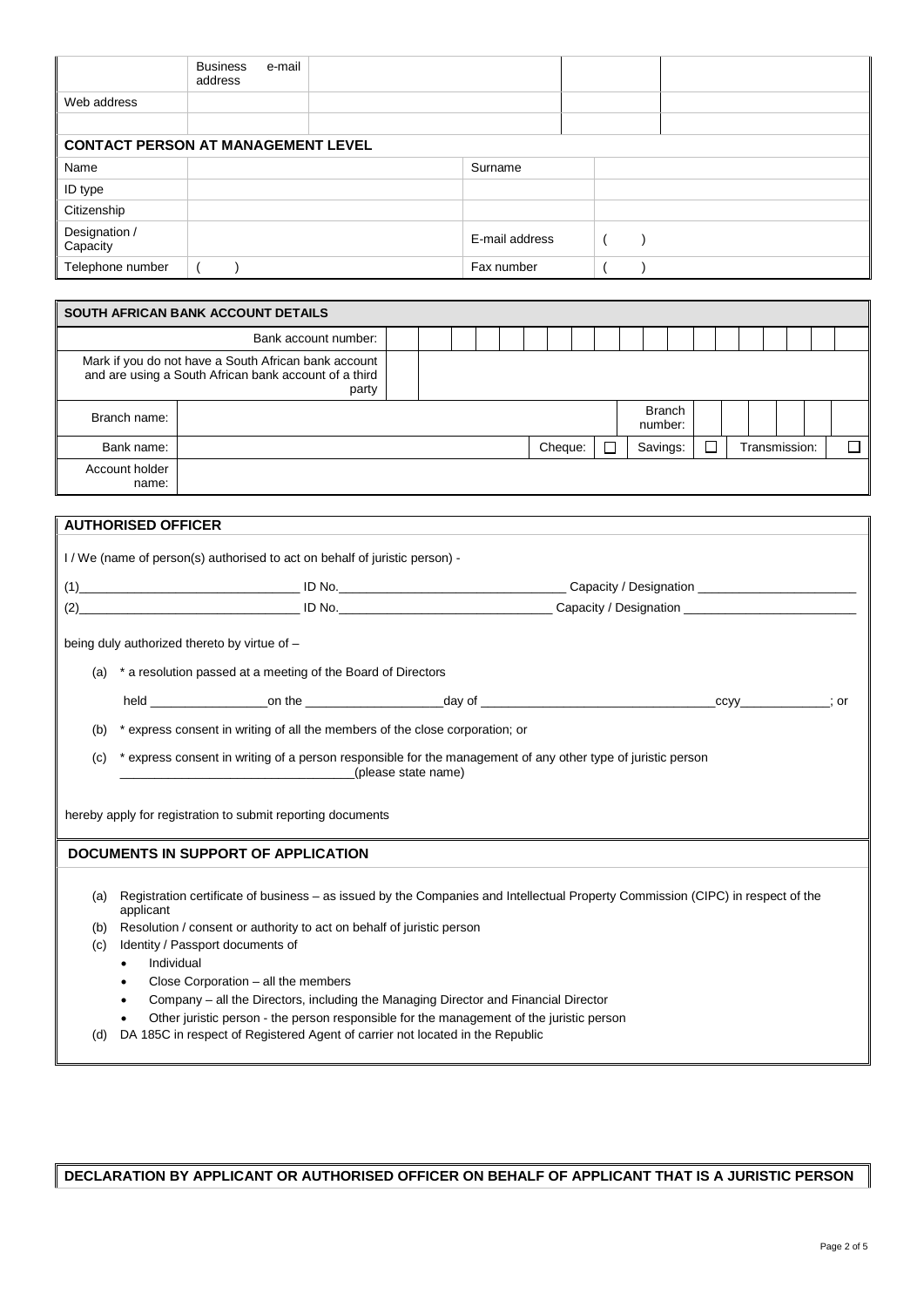I for the \*Carrier / \*Registered Agent / hereby-

- a) apply to be registered for the purpose of submitting reporting documents;
- b) declare that the particulars in this application, annexures and attachments are true and correct; and
- c) undertake to-
	- (i) inform the South African Revenue Service promptly in accordance with the rules of any changes in the particulars furnished in the application; and
	- (ii) comply with customs and excise laws and procedures

## \* Delete whichever is not applicable Initials and Surname: I.D. number: Capacity Designation (Director, etc.): Signature: Place: Date: Date: Date: Place: Date: Place: Place: Date: Date: Date: Place: Date: Date: Place: Place: Place: Place: Place: Place: Place: Place: Place: Place: Place: Place: Place: Place: Place: Place: Place: Place: Place: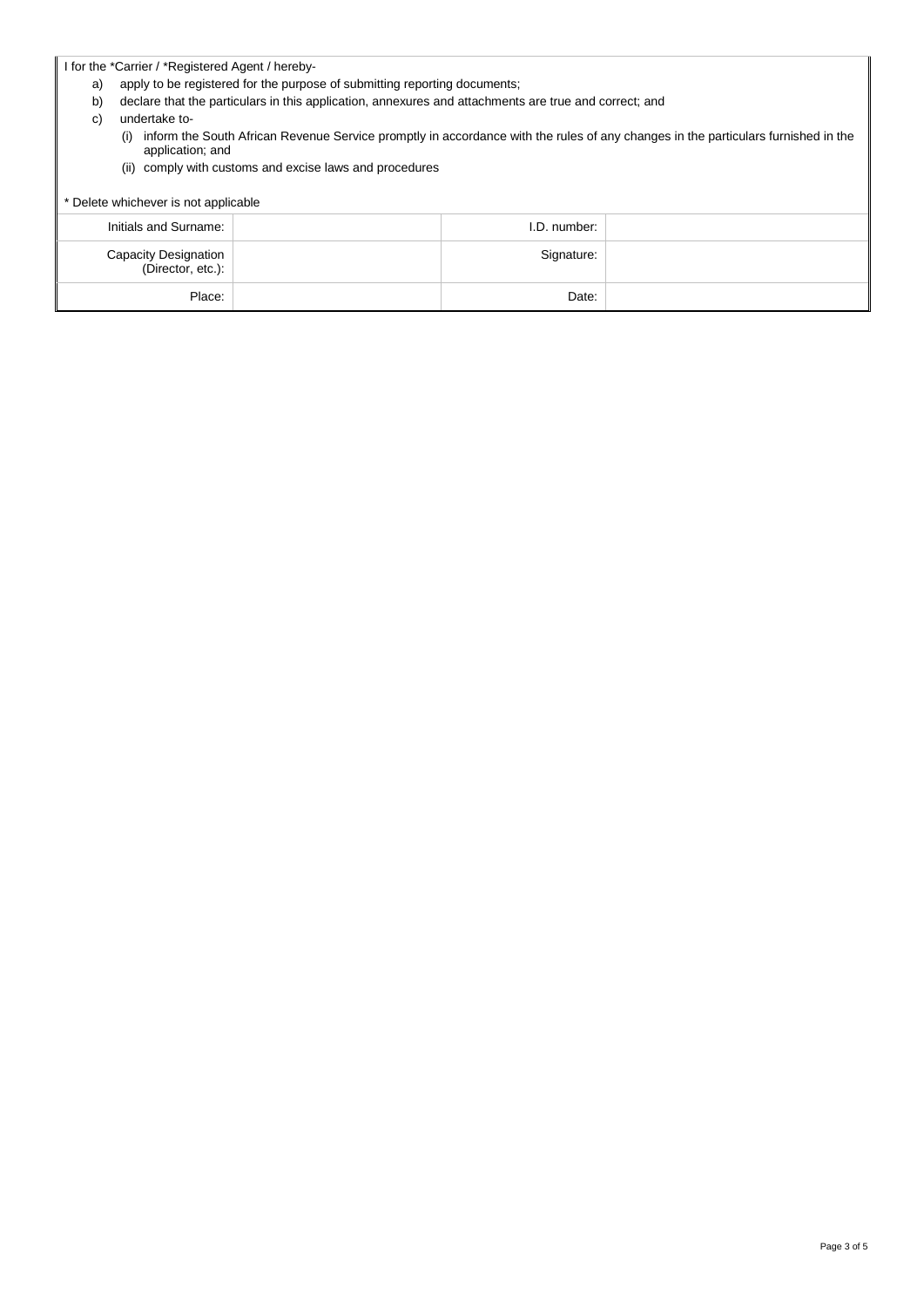

## **CARRIER / REGISTERED AGENT– DA 8C.01**

|                                                                                              | <b>REPORTER TYPE - Please indicate with an X where applicable</b> |  |  |  |  |  |  |  |  |  |
|----------------------------------------------------------------------------------------------|-------------------------------------------------------------------|--|--|--|--|--|--|--|--|--|
|                                                                                              | Carrier                                                           |  |  |  |  |  |  |  |  |  |
|                                                                                              | <b>Registered Agent</b>                                           |  |  |  |  |  |  |  |  |  |
| <b>CARRIER DETAILS</b>                                                                       |                                                                   |  |  |  |  |  |  |  |  |  |
| Carrier name                                                                                 |                                                                   |  |  |  |  |  |  |  |  |  |
|                                                                                              | Carrier code<br>(SARS-assigned)                                   |  |  |  |  |  |  |  |  |  |
| If currently licensed with SARS,<br>please state applicable customs and excise client number |                                                                   |  |  |  |  |  |  |  |  |  |

| <b>REGISTERED AGENT DETAILS</b>                                                                |  |  |  |  |  |               |  |  |
|------------------------------------------------------------------------------------------------|--|--|--|--|--|---------------|--|--|
| Agent name                                                                                     |  |  |  |  |  |               |  |  |
| If currently registered with SARS,<br>please state applicable customs and excise client number |  |  |  |  |  |               |  |  |
| Name(s) of carriers not located in the Republic represented by Registered Agent                |  |  |  |  |  | Carrier codes |  |  |
| 1.                                                                                             |  |  |  |  |  |               |  |  |
| 2.                                                                                             |  |  |  |  |  |               |  |  |
| 3.                                                                                             |  |  |  |  |  |               |  |  |
| 4.                                                                                             |  |  |  |  |  |               |  |  |
| 5.                                                                                             |  |  |  |  |  |               |  |  |
| 6.                                                                                             |  |  |  |  |  |               |  |  |

| <b>APPLICANT'S BRANCH OFFICE ADDRESSES</b> |                                                                                                                            |          |                         |  |  |  |  |  |  |
|--------------------------------------------|----------------------------------------------------------------------------------------------------------------------------|----------|-------------------------|--|--|--|--|--|--|
| 1.<br>2.                                   | Details of all Branch offices must be reflected<br>Details of Head offices that submit reports must also be reflected here |          |                         |  |  |  |  |  |  |
|                                            | <b>BRANCH OFFICE PARTICULARS</b>                                                                                           |          |                         |  |  |  |  |  |  |
| Branch office name                         |                                                                                                                            |          |                         |  |  |  |  |  |  |
| Physical address                           | Business address:<br>Complex                                                                                               |          |                         |  |  |  |  |  |  |
|                                            | <b>Building name</b>                                                                                                       |          |                         |  |  |  |  |  |  |
|                                            | Street name and<br>number                                                                                                  |          | Unit<br>Floor<br>number |  |  |  |  |  |  |
|                                            | Suburb/District                                                                                                            |          |                         |  |  |  |  |  |  |
|                                            | City/Town                                                                                                                  |          | Street code             |  |  |  |  |  |  |
| Postal address                             | Building name                                                                                                              |          |                         |  |  |  |  |  |  |
|                                            | Suburb/District                                                                                                            |          |                         |  |  |  |  |  |  |
|                                            | City/Town                                                                                                                  |          | Postal code             |  |  |  |  |  |  |
| Contact details                            | <b>Business</b><br>telephone number                                                                                        | $\left($ | Fax<br>number           |  |  |  |  |  |  |
|                                            | E-mail address                                                                                                             |          |                         |  |  |  |  |  |  |
|                                            | Web address                                                                                                                |          |                         |  |  |  |  |  |  |
| Contact person                             | Name                                                                                                                       |          | Surname                 |  |  |  |  |  |  |
| at management level                        | ID type                                                                                                                    |          | Citizenship             |  |  |  |  |  |  |
|                                            | Designation<br>Capacity                                                                                                    |          | E-mail address          |  |  |  |  |  |  |
|                                            | Telephone number                                                                                                           |          | Fax<br>number           |  |  |  |  |  |  |